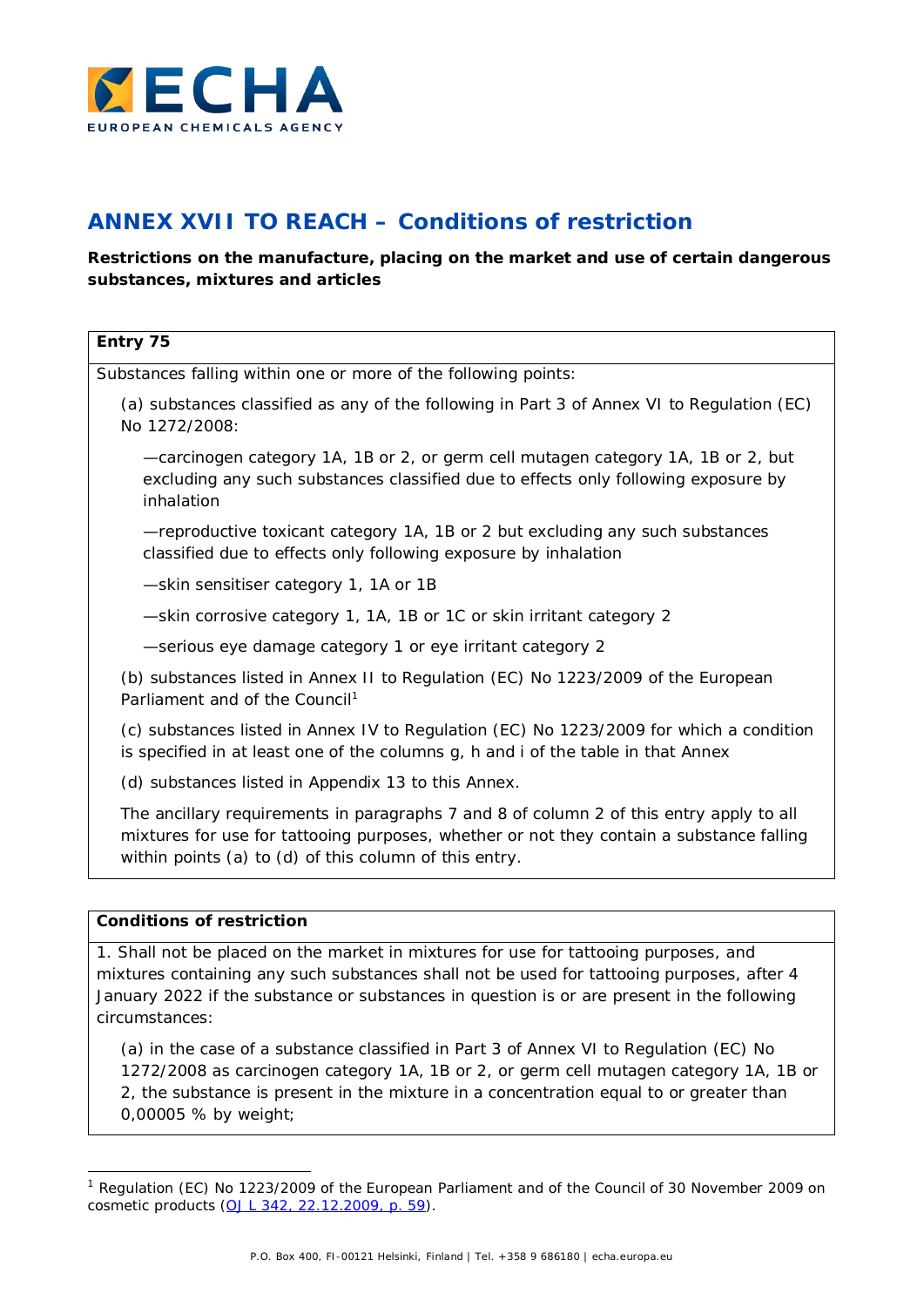(b) in the case of a substance classified in Part 3 of Annex VI to Regulation (EC) No 1272/2008 as reproductive toxicant category 1A, 1B or 2, the substance is present in the mixture in a concentration equal to or greater than 0,001 % by weight;

(c) in the case of a substance classified in Part 3 of Annex VI to Regulation (EC) No 1272/2008 as skin sensitiser category 1, 1A or 1B, the substance is present in the mixture in a concentration equal to or greater than 0,001 % by weight;

(d) in the case of a substance classified in Part 3 of Annex VI to Regulation (EC) No 1272/2008 as skin corrosive category 1, 1A, 1B or 1C or skin irritant category 2, or as serious eye damage category 1 or eye irritant category 2, the substance is present in the mixture in a concentration equal to or greater than:

(i) 0,1 % by weight, if the substance is used solely as a pH regulator;

(ii) 0,01 % by weight, in all other cases;

(e) in the case of a substance listed in Annex II to Regulation (EC) No 1223/200[91,](#page-0-1) the substance is present in the mixture in a concentration equal to or greater than 0,00005 % by weight;

(f) in the case of a substance for which a condition of one or more of the following kinds is specified in column g (Product type, Body parts) of the table in Annex IV to Regulation (EC) No 1223/2009, the substance is present in the mixture in a concentration equal to or greater than 0,00005 % by weight:

(i) "Rinse-off products";

(ii) "Not to be used in products applied on mucous membranes";

(iii) "Not to be used in eye products";

(g) in the case of a substance for which a condition is specified in column h (Maximum concentration in ready for use preparation) or column i (Other) of the table in Annex IV to Regulation (EC) No 1223/2009, the substance is present in the mixture in a concentration, or in some other way, that does not accord with the condition specified in that column;

(h) in the case of a substance listed in Appendix 13 to this Annex, the substance is present in the mixture in a concentration equal to or greater than the concentration limit specified for that substance in that Appendix.

2. For the purposes of this entry use of a mixture "for tattooing purposes" means injection or introduction of the mixture into a person's skin, mucous membrane or eyeball, by any process or procedure (including procedures commonly referred to as permanent make-up, cosmetic tattooing, micro-blading and micro-pigmentation), with the aim of making a mark or design on his or her body.

3. If a substance not listed in Appendix 13 falls within more than one of points (a) to (g) of paragraph 1, the strictest concentration limit laid down in the points in question shall apply to that substance. If a substance listed in Appendix 13 also falls within one or more of points (a) to (g) of paragraph 1, the concentration limit laid down in point (h) of paragraph 1 shall apply to that substance.

4. By way of derogation, paragraph 1 shall not apply to the following substances until 4 January 2023: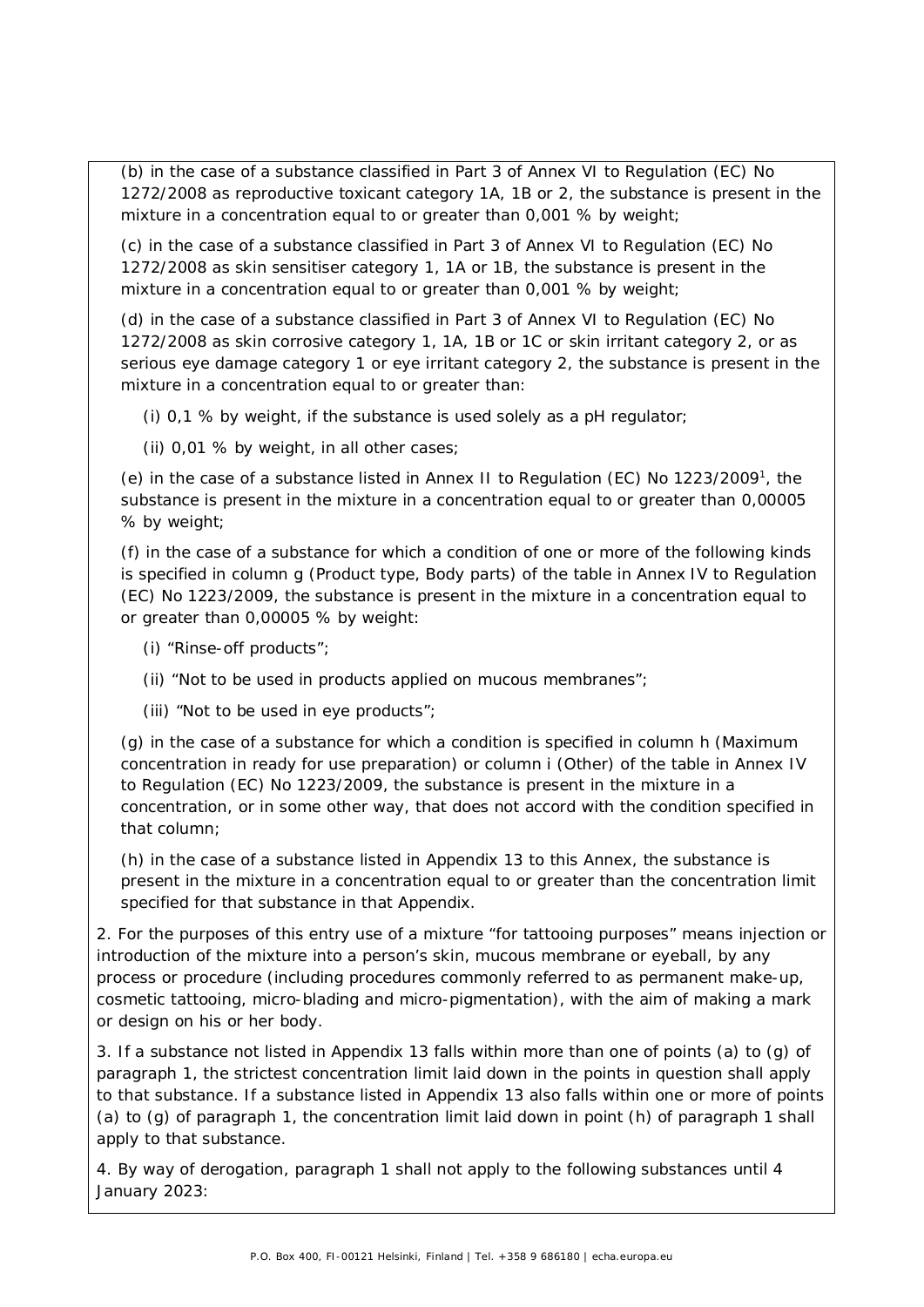(a) Pigment Blue 15:3 (CI 74160, EC No 205-685-1, CAS No 147-14-8);

(b) Pigment Green 7 (CI 74260, EC No 215-524-7, CAS No 1328-53-6).

5. If Part 3 of Annex VI to Regulation (EC) No 1272/2008 is amended after 4 January 2021 to classify or re-classify a substance such that the substance then becomes caught by point (a), (b), (c) or (d) of paragraph 1 of this entry, or such that it then falls within a different one of those points from the one within which it fell previously, and the date of application of that new or revised classification is after the date referred to in paragraph 1 or, as the case may be, paragraph 4 of this entry, that amendment shall, for the purposes of applying this entry to that substance, be treated as taking effect on the date of application of that new or revised classification.

6. If Annex II or Annex IV to Regulation (EC) No 1223/2009 is amended after 4 January 2021 to list or change the listing of a substance such that the substance then becomes caught by point (e), (f) or (g) of paragraph 1 of this entry, or such that it then falls within a different one of those points from the one within which it fell previously, and the amendment takes effect after the date referred to in paragraph 1 or, as the case may be, paragraph 4 of this entry, that amendment shall, for the purposes of applying this entry to that substance, be treated as taking effect from the date falling 18 months after entry into force of the act by which that amendment was made.

7. Suppliers placing a mixture on the market for use for tattooing purposes shall ensure that, after 4 January 2022, the mixture is marked with the following information:

(a) the statement "Mixture for use in tattoos or permanent make-up";

(b) a reference number to uniquely identify the batch;

(c) the list of ingredients in accordance with the nomenclature established in the glossary of common ingredient names pursuant to Article 33 of Regulation (EC) No 1223/2009, or in the absence of a common ingredient name, the IUPAC name. In the absence of a common ingredient name or IUPAC name, the CAS and EC number. Ingredients shall be listed in descending order by weight or volume of the ingredients at the time of formulation. "Ingredient" means any substance added during the process of formulation and present in the mixture for use for tattooing purposes. Impurities shall not be regarded as ingredients. If the name of a substance, used as ingredient within the meaning of this entry, is already required to be stated on the label in accordance with Regulation (EC) No 1272/2008, that ingredient does not need to be marked in accordance with this Regulation;

(d) the additional statement "pH regulator" for substances falling under point (d)(i) of paragraph 1;

(e) the statement "Contains nickel. Can cause allergic reactions." if the mixture contains nickel below the concentration limit specified in Appendix 13;

(f) the statement "Contains chromium (VI). Can cause allergic reactions." if the mixture contains chromium (VI) below the concentration limit specified in Appendix 13;

(g) safety instructions for use insofar as they are not already required to be stated on the label by Regulation (EC) No 1272/2008.